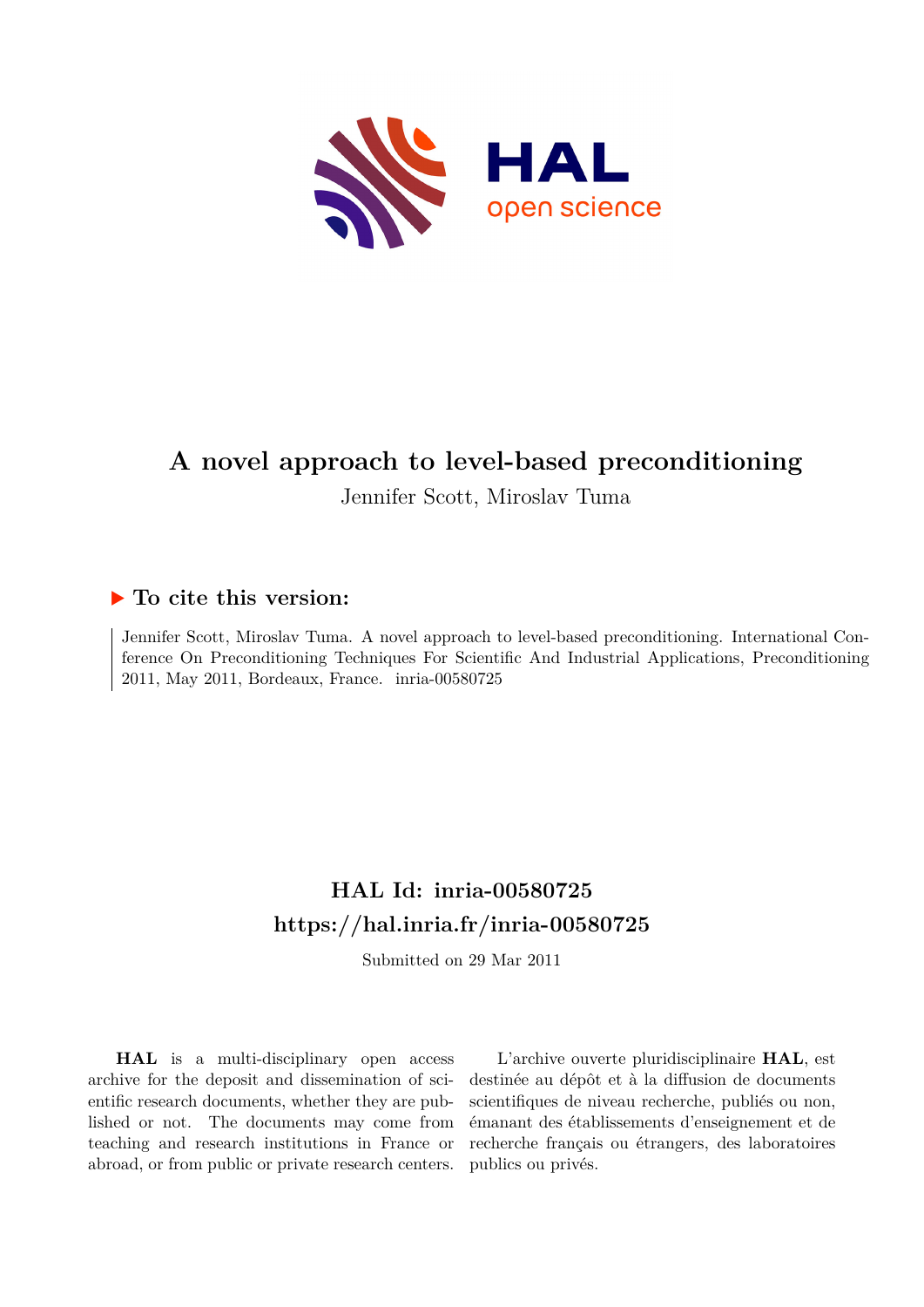### A novel approach to level-based preconditioning List of authors: Jennifer Scott<sup>1</sup> Miroslav Tůma<sup>2</sup>

Incomplete Cholesky factorizations are an important tool in the solution of large sparse symmetric linear systems of equations  $Ax = b$ . Preconditioners based on an incomplete factorization of A (that is, a factorization in which some of the fill entries and possibly some of the entries of A are ignored) fall into three main classes:

- (i) Threshold-based  $IC(\tau)$  methods in which the locations of permissible fill entries are determined in conjunction with the numerical factorization of A; entries of the computed factors that exceed a prescribed threshold  $\tau$  are dropped. Success of this approach depends on being able to choose a suitable  $\tau$  and this is highly problem dependent.
- (ii) Memory-based  $IC(m)$  methods in which the amount of memory available for the incomplete factorization is prescribed and only the largest entries in each column are retained.
- (iii) Structure-based  $IC(\ell)$  methods in which an initial symbolic factorization phase determines the location of permissible fill entries using only the sparsity pattern of A. Each potential fill entry is assigned a level and an entry is only permitted in the factor if its level is at most  $\ell$ . This kind of fixed fill strategy allows the memory requirements to be determined before the second phase that performs an incomplete numerical factorization.

During the last three decades, numerous refinements and variants have been proposed and used to solve problems from a wide range of application areas. Our interest is in structure-based incomplete factorization preconditioners that have both predictable memory requirements and depend on the entries of A. We propose [2] a general class of methods based on computing an incomplete  $LDL^{T}$  factorization  $IC(\ell, \tau, m)$ , where the factor L is unit lower triangular and D is diagonal,  $\ell \geq 0$  is the target number of levels of fill,  $\tau$  is a drop tolerance and m controls the maximum number of entries allowed in the factor.

A key feature of our approach is to allow individual entries of the system matrix A to contribute to a variable number of levels of fill. Rather than all the non-zero entries of A contributing to  $\ell$  levels of fill, we restrict small entries to contributing to fewer levels than  $\ell$  levels while at the same time allowing the largest entries to contribute to more than  $\ell$  levels. We explain how this variable level approach can be implemented using a minor change to the algorithm of Hysom and Pothen [1] for computing a symbolic incomplete factorization. Using symmetric positive-definite problems arising from a wide range of practical applications, we show that the

<sup>1</sup>Computational Science and Engineering Department, Atlas Centre, Rutherford Appleton Laboratory, Oxfordshire OX11 0QX, England.

<sup>&</sup>lt;sup>2</sup>Institute of Computer Science, Academy of Sciences of the Czech Republic, Pod Vodárenskou věží 2, 18207 Praha 8, Libeň.